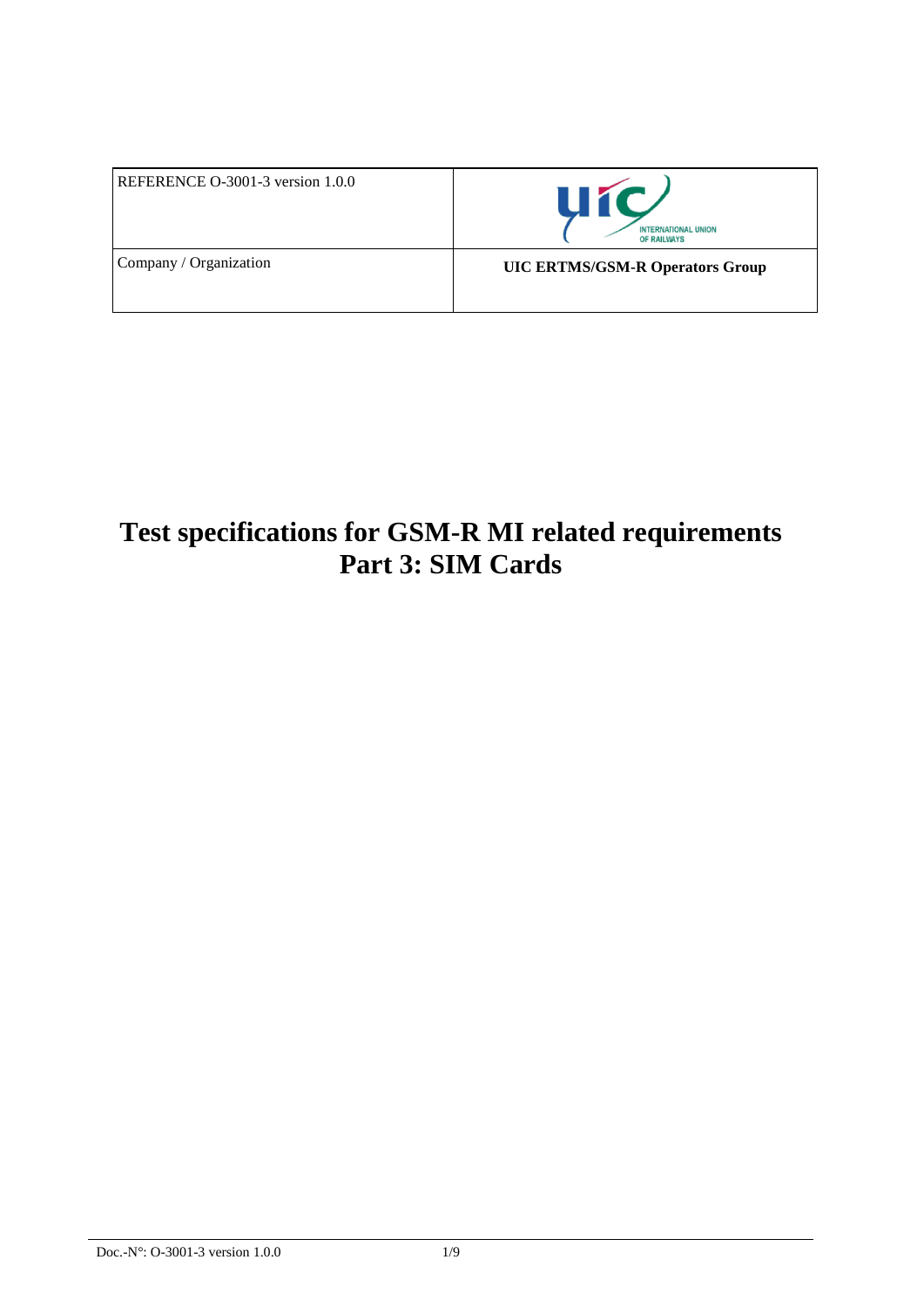ACCESS:  $\Box$  Public  $\Box$  Restricted  $\Box$  Confidential

#### **Document Data Sheet**

| Title of the document                 | Test specifications for GSM-R MI related requirements; Part 3: SIM<br>Cards |
|---------------------------------------|-----------------------------------------------------------------------------|
| Reference, version number and<br>date | REFERENCE O-3001-3 version 1.0.0; Date: 09.01.2018                          |
| Number of pages                       | 9                                                                           |
| Prepared by                           | <b>UIC</b>                                                                  |
| Checked by                            | <b>UIC</b>                                                                  |
| Approved by                           | ERTMS/GSM-R UIC ERIG Chairman (Robert Sarfati)                              |

ISBN 978-2-7461-2592-6

#### **Warning**

No part of this publication may be copied, reproduced or distributed by any means whatsoever, including electronic, except for private and individual use, without the express permission of the International Union of Railways (UIC). The same applies for translation, adaptation or transformation, arrangement or reproduction by any method or procedure whatsoever. The sole exceptions - noting the author's name and the source -are "analyses and brief quotations justified by the critical, argumentative, educational, scientific or informative nature of the publication into which they are incorporated" (Articles L 122-4 and L122-5 of the French Intellectual Property Code).

International Union of Railways (UIC) - Paris, 2017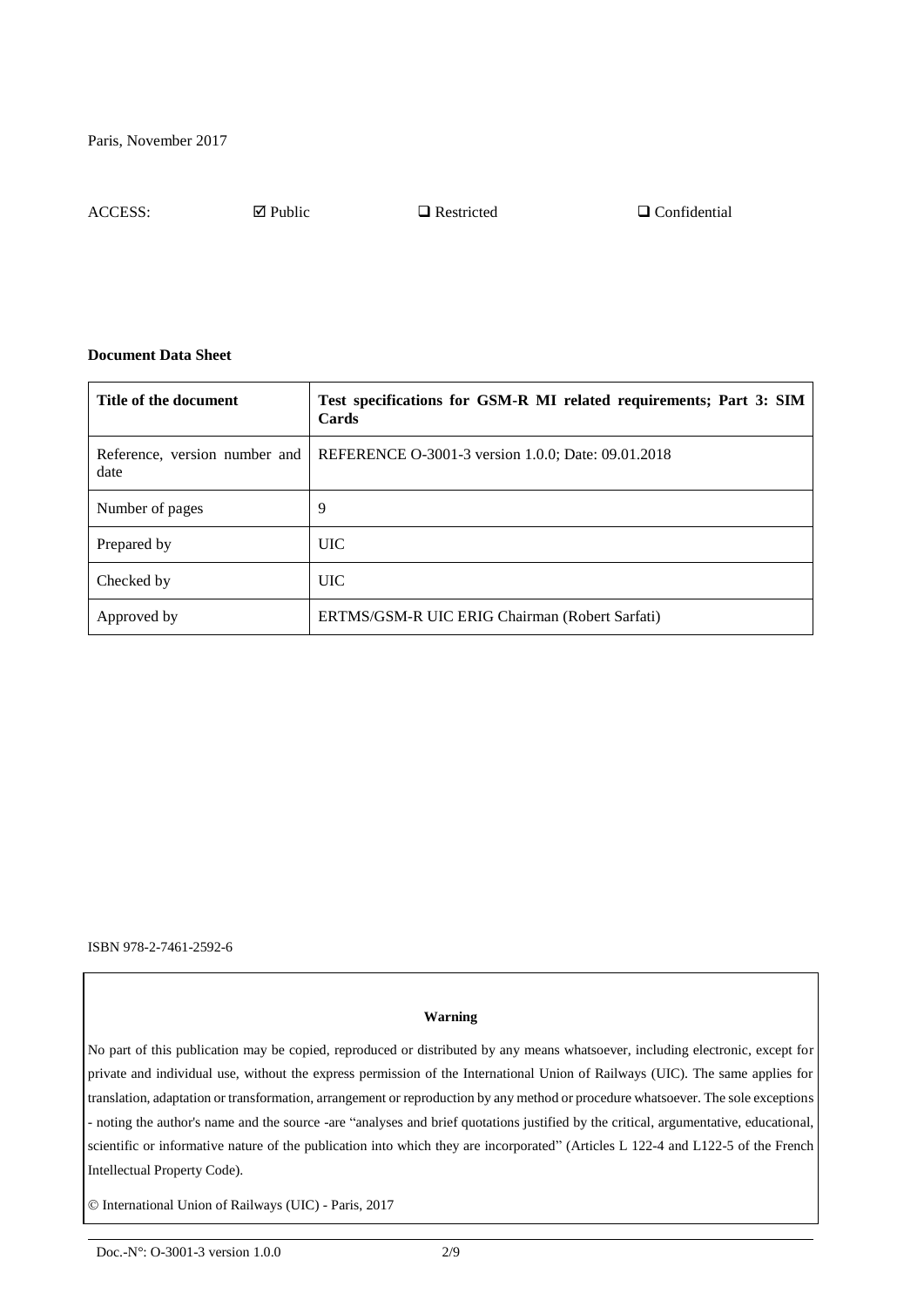## **Evolution Sheet**

| <b>Revision</b> | Date         | Author | <b>Object of revision</b>   |
|-----------------|--------------|--------|-----------------------------|
| 0.0.1           | 14-06-2017   | UIC-OG | Creation based on O-3001    |
| 0.0.2           | 20-07-2017   | UIC-OG | Update after UIC SIM-WG     |
| 0.0.3           | $08-11-2017$ | UIC-OG | Update following review     |
| 1.0.0           | $09-01-2018$ | UIC-OG | Approved version, published |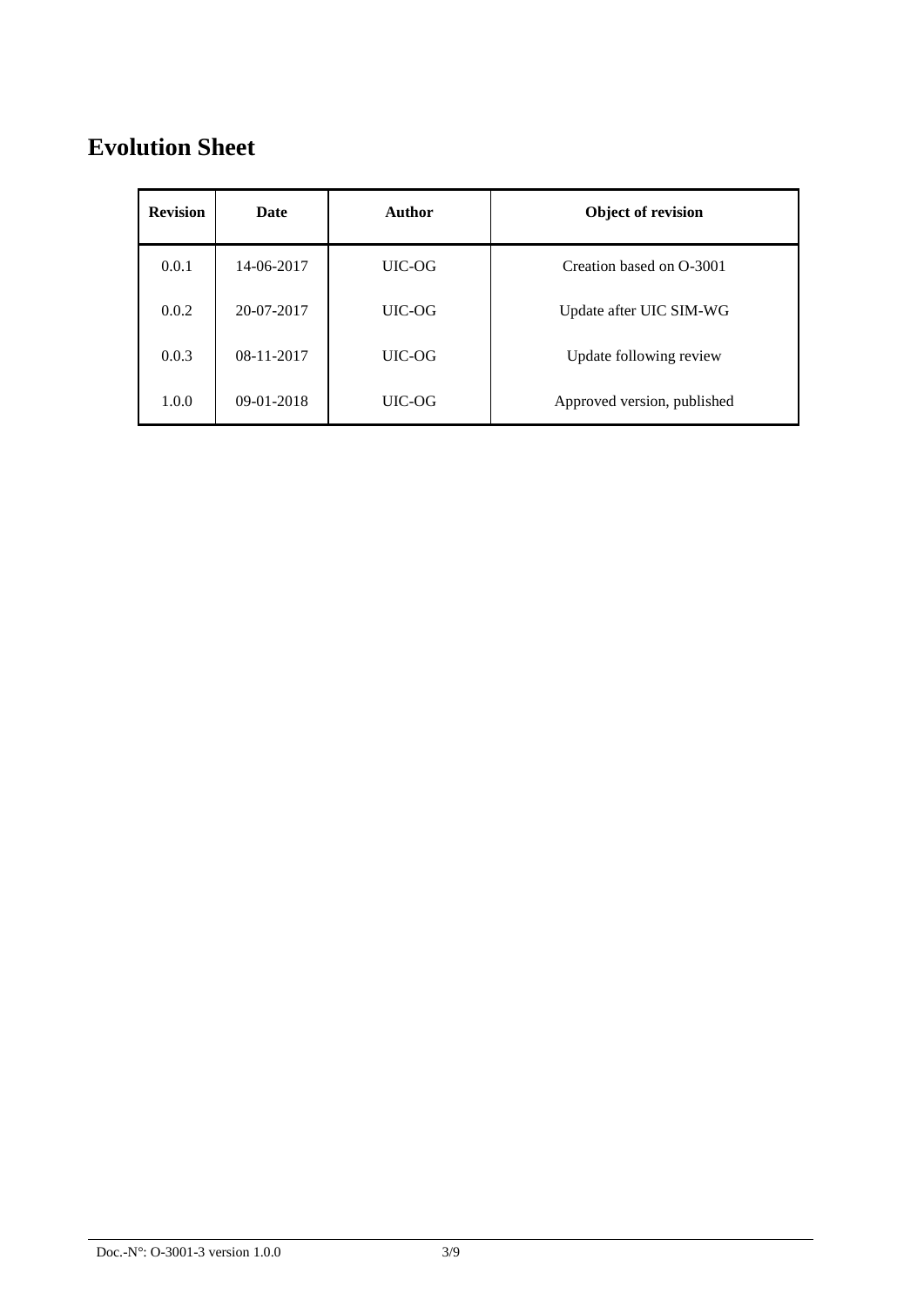### **Contents**

| $\mathbf{1}$   |  |  |
|----------------|--|--|
| 1.1            |  |  |
| 1.2            |  |  |
| 1.3            |  |  |
| $\overline{2}$ |  |  |
| 2.1            |  |  |
| 2.2            |  |  |
| 2.3            |  |  |
| 2.4            |  |  |
| 3              |  |  |
| 3.1            |  |  |
| 3.2            |  |  |
| 3.3            |  |  |
| 3.4            |  |  |
| $\overline{A}$ |  |  |
| 4.1            |  |  |
| 4.2            |  |  |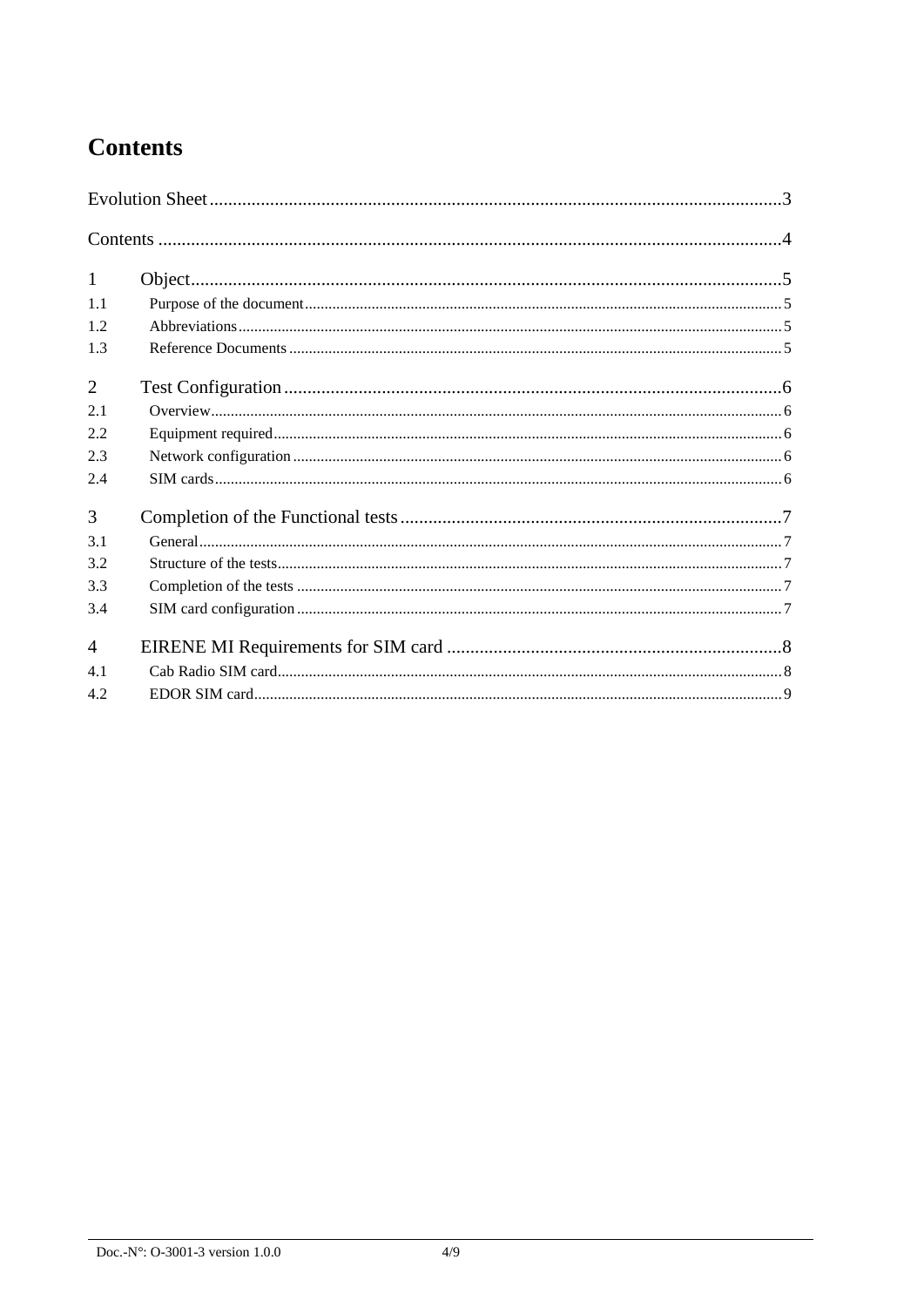### **1 Object**

#### **1.1 Purpose of the document**

This document contains the test cases that are necessary for the functional validation of a SIM card according to the EIRENE specifications FRS (see [1]) and SRS (see [2]). The test cases cover all the requirements that have been identified as mandatory for interoperability (MI) according to the EIRENE specification and which can be validated using functional tests. QoS and performance requirements for voice and non-safety related data communications are not in the scope of this document.

### **1.2 Abbreviations**

| <b>EDOR</b>   | ETCS data only radio                               |
|---------------|----------------------------------------------------|
| <b>EIRENE</b> | European Integrated Railway Radio Enhanced Network |
| GSM-R         | GSM-Railway, GSM train radio system                |
| MI            | Mandatory for Interoperability                     |
| <b>SIM</b>    | Subscriber Identification Module                   |

#### **1.3 Reference Documents**

| $[1]$             | UIC, EIRENE Functional Requirements Specification<br>Doc.-N°: UIC CODE 950 v 0.0.2   version: 8.0.0 |
|-------------------|-----------------------------------------------------------------------------------------------------|
| $\lceil 2 \rceil$ | UIC, EIRENE System Requirement Specification<br>Doc.-N°: UIC CODE 951 v 0.0.2   version: 16.0.0     |
| $\lceil 3 \rceil$ | UIC, FFFIS for GSM-R SIM Cards<br>Doc.-N°: P38 T 9001                                               |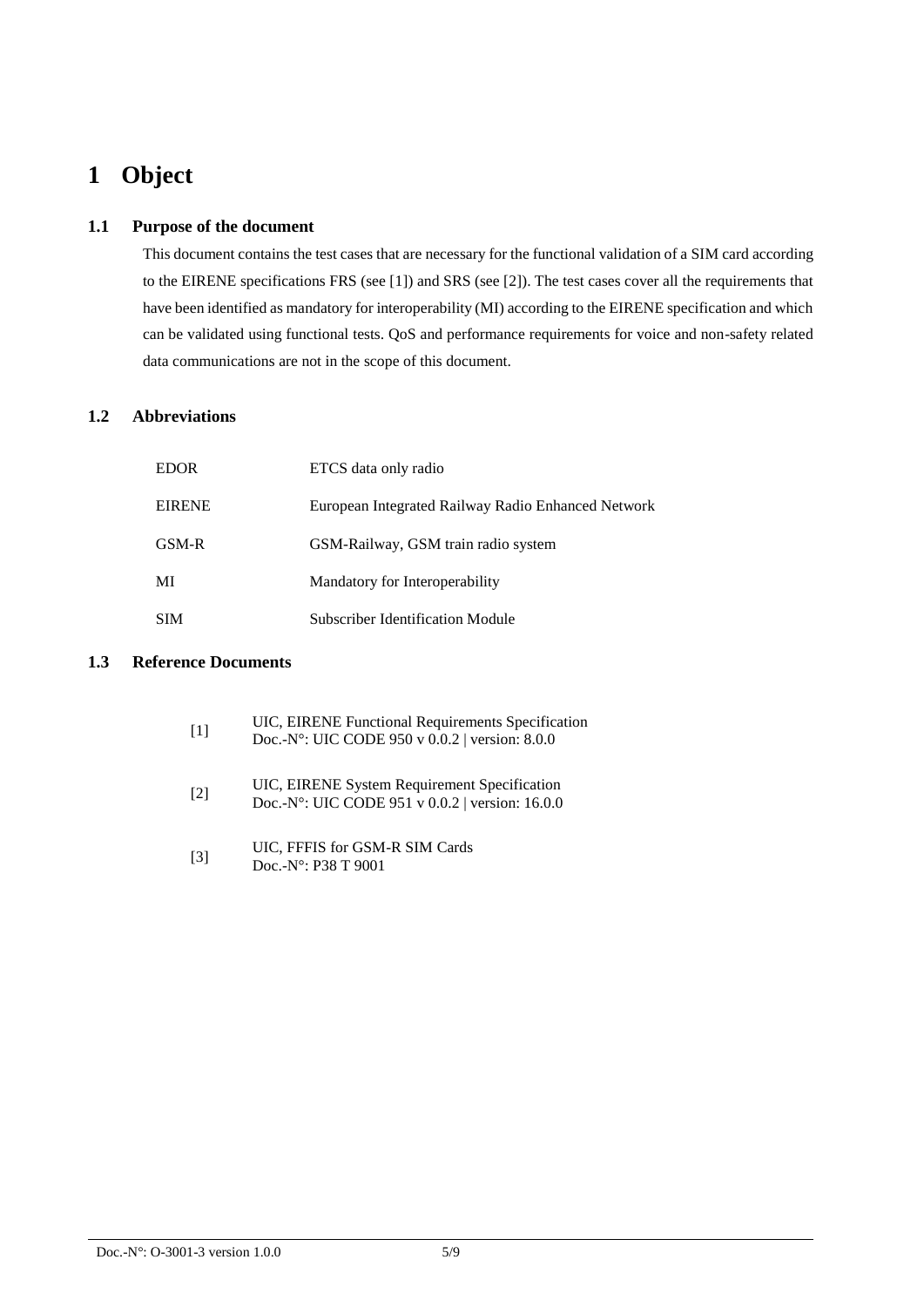### **2 Test Configuration**

### **2.1 Overview**

Following components of the EIRENE GSM-R system are needed to execute the tests:

- Cab Radio SIM card
- EDOR SIM card

### **2.2 Equipment required**

Card reader for SIM cards including SIM card reading tool

#### **2.3 Network configuration**

None.

#### **2.4 SIM cards**

The SIM cards need to be compliant to [3] and will be provided by the network operator or test lab operator.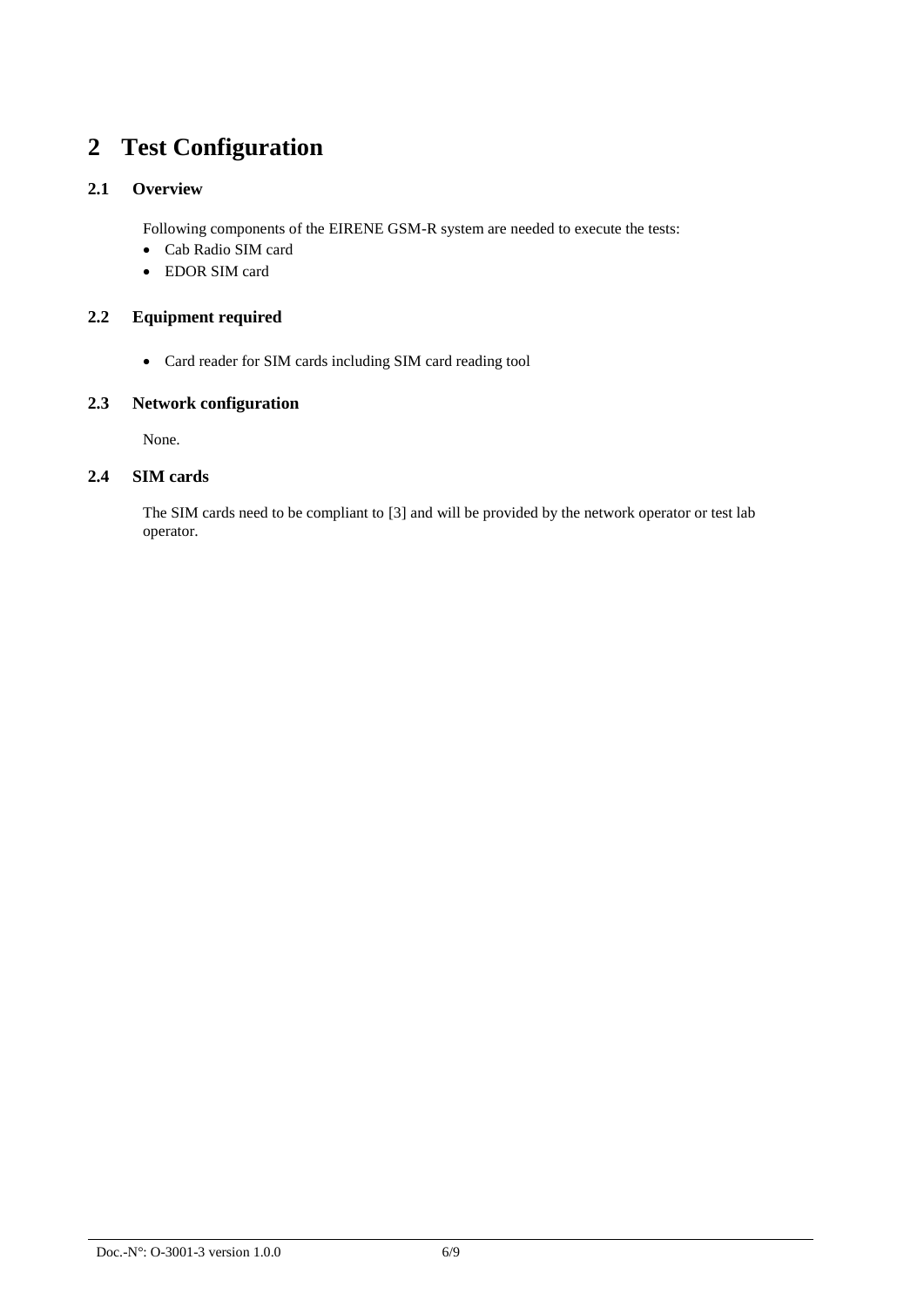### **3 Completion of the Functional tests**

### **3.1 General**

The following chapters contain a detailed description of all functional tests provided for the SIM card.

#### **3.2 Structure of the tests**

The tests are structured as follows:

- test title
- purpose of the test
- precondition for the test
- $\bullet$  reference to specific requirement(s)
- completion of the test in individual steps

#### **3.3 Completion of the tests**

The tests are carried out with the SIM card reader tool and the SIM card.

#### **3.4 SIM card configuration**

The SIM cards need to be compliant to [3].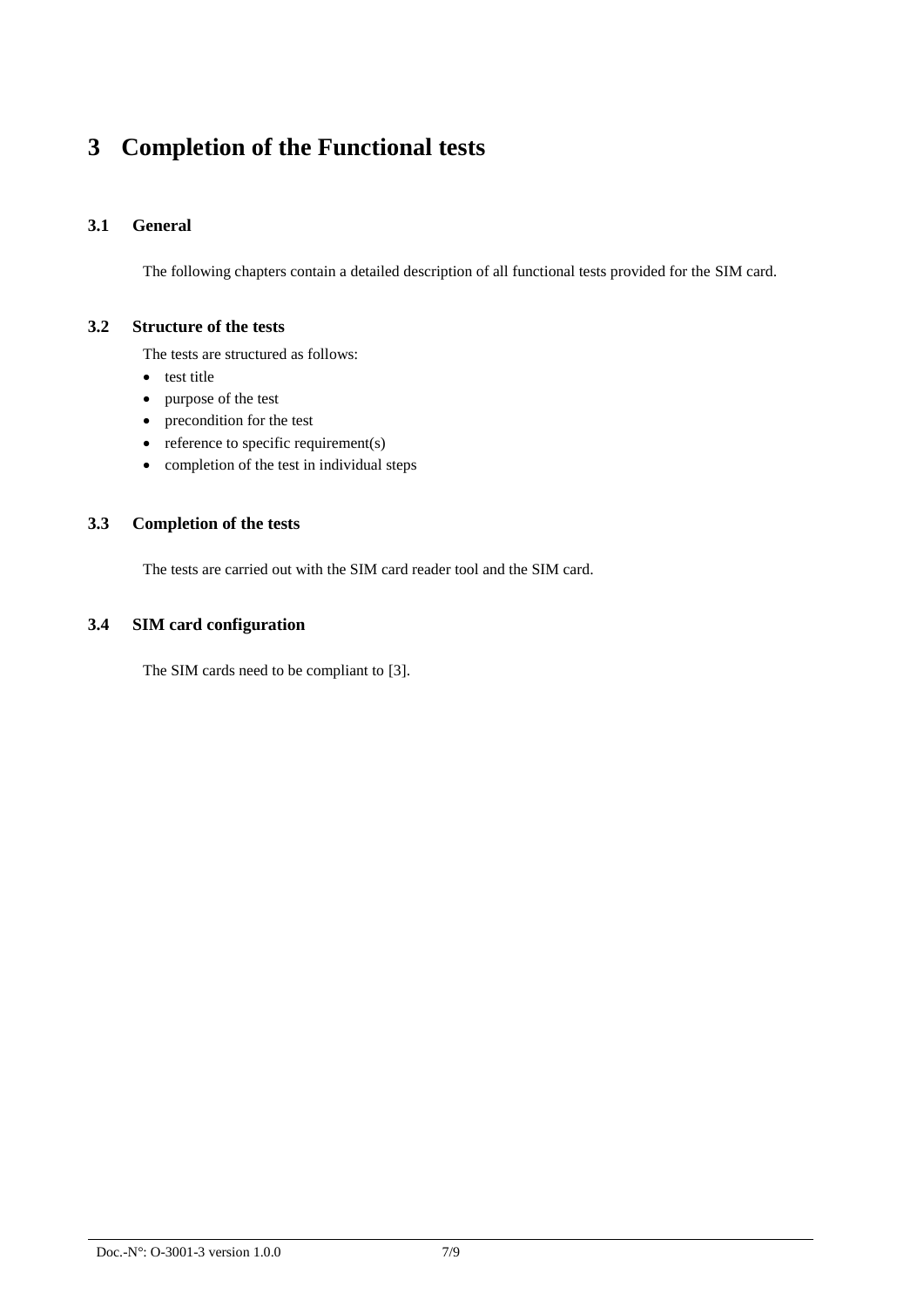### **4 EIRENE MI Requirements for SIM card**

#### **4.1 Cab Radio SIM card**

Purpose: This test is to show that the Cab radio SIM card is compliant to the clauses classified as MI in [3].

Precondition: SIM card and SIM card reading facility available.

References:

#### EIRENE SRS: § 4.1.5

| <b>Step</b>    | <b>Procedure</b>                                                                                                                      | <b>Result / Effect</b>                          |
|----------------|---------------------------------------------------------------------------------------------------------------------------------------|-------------------------------------------------|
| 1              | Insert the SIM card into the card reader unit<br>of the SIM reading facility                                                          | SIM card is readable by the SIM reader facility |
| $\mathfrak{D}$ | Check the structure and the presence of the<br>master file (MF) and the dedicated files<br>(DF) classified as MI are according to [3] | The structure and the presence comply to [3]    |
| $\overline{3}$ | Check the presence of the elementary files<br>classified as MI are according to [3]                                                   | The presence complies to [3]                    |
| $\overline{4}$ | Check the access rights of the elementary<br>files classified as MI are according to [3]                                              | The access rights comply to [3]                 |
| 5              | Check the type of the elementary files<br>classified as MI are according to [3]                                                       | The types comply to [3]                         |
| 6              | Check the size of the elementary files<br>classified as MI are according to [3]                                                       | The sizes comply to [3]                         |
| $\overline{7}$ | Check the content of the elementary files<br>classified as MI are according to [3]                                                    | The content complies to [3]                     |